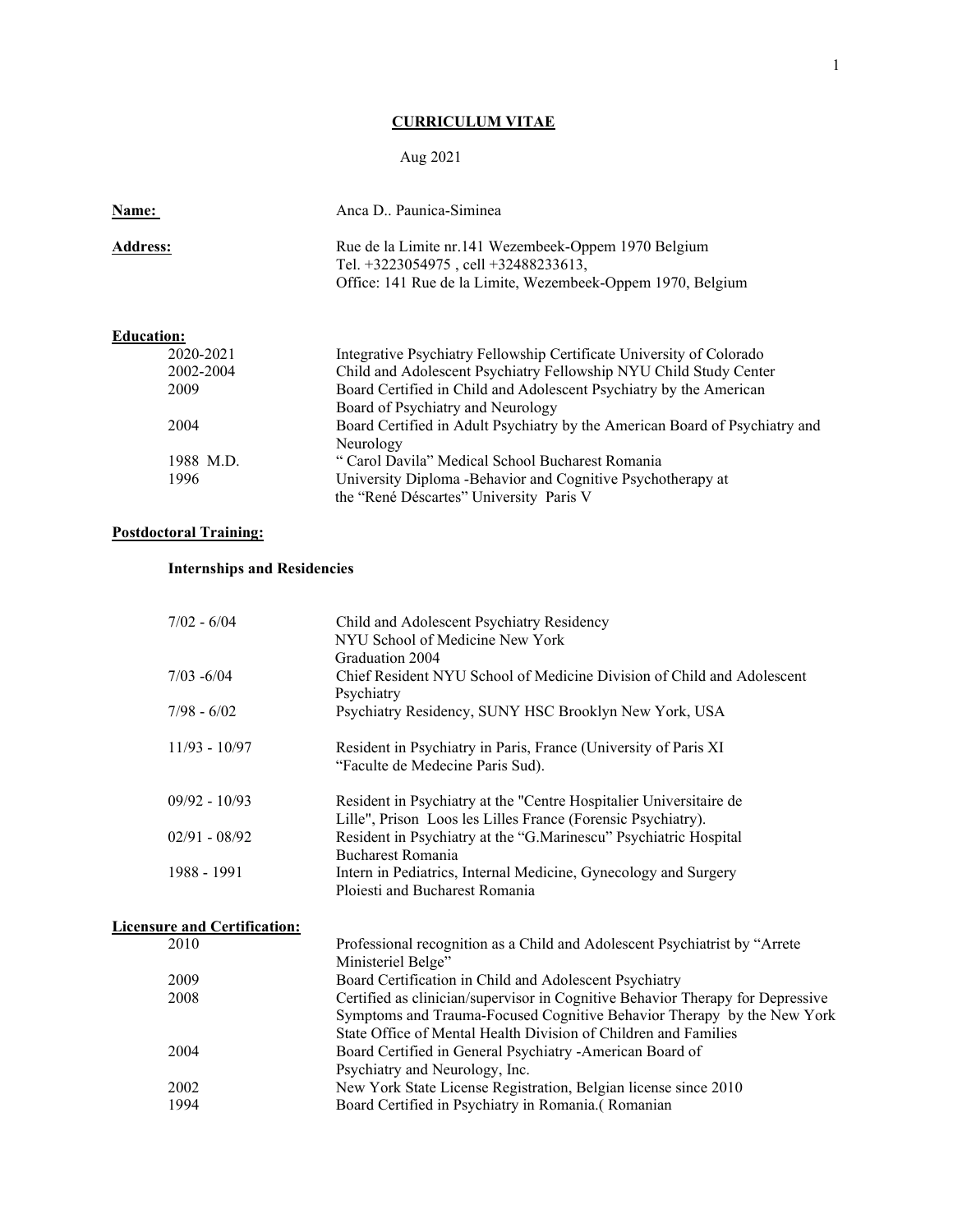## Psychiatry Board Examination)

| <b>Academic Appointments:</b>  |                                                                                                                     |
|--------------------------------|---------------------------------------------------------------------------------------------------------------------|
| $8/05 - 8/09$                  | Assistant Professor of Psychiatry and Behavioral Sciences Albert<br>Einstein College of Medicine                    |
| $7/02 - 6/04$                  | Clinical Instructor in Psychiatry, NYU School of Medicine                                                           |
| $7/98 - 6/02$                  | Clinical Assistant Instructor in Psychiatry, SUNY Downstate Brooklyn<br>New York                                    |
| <b>Professional Positions:</b> |                                                                                                                     |
| Nov 2015 -present              | Private practice Dr Paunica-Siminea BVBA                                                                            |
| 5/11 to 9/16                   | Psychiatrist at SHAPE Health Facility, Belgium Europe serving US Army                                               |
|                                | in Europe                                                                                                           |
| $2/10$ to 5/2016               | <b>Psychiatrist at Community Help Service Brussels</b>                                                              |
| $9/09 - 12/09$                 | Locum Tenens at St Joseph's Hospital Syracuse through Jackson and Coker                                             |
| $8/05 - 8/09$                  | Child and Adolescent Psychiatry Attending                                                                           |
|                                | <b>Beth Israel Medical Center</b>                                                                                   |
| 8/04 to 7/05                   | Staff Psychiatrist, Premier HealthCare, YAI National Institute for People with<br><b>Disabilities</b>               |
| <b>Awards and Honors:</b>      |                                                                                                                     |
| 2010<br>2009                   | New York Super Doctors                                                                                              |
| 2001                           | Award in recognition of exceptional performance by a psychiatry                                                     |
|                                | Resident on the PRITE examination 2000-2001at SUNY Downstate Medical                                                |
|                                | Center                                                                                                              |
| 2002                           | Research Award in recognition of outstanding accomplishments as a                                                   |
|                                | Resident researcher in the General Psychiatry Residency Training Program at<br><b>SUNY Downstate Medical Center</b> |

## **Memberships in Professional Societies:**

| 2005-<br>1999- | Member of the American Academy of Child and Adolescent Psychiatry<br>Member of the American Psychiatric<br>Association |
|----------------|------------------------------------------------------------------------------------------------------------------------|
| 1994-          | Former Member of Association Française de Therapies<br>Comportementales et Cognitives                                  |

# **Teaching Experience:**

| April 2002 | Preceptor for the Psychopathology seminar for the 2nd year medical students at<br><b>SUNY</b> Downstate Medical School |
|------------|------------------------------------------------------------------------------------------------------------------------|
| 1998-2003  | Direct supervision of clinical work of medical students during the Psychiatry                                          |
|            | Residency and Child and Adolescent Fellowship.                                                                         |
|            | July-August 2003 Child and adolescent interviewing course for 3rd year medical students                                |
|            | during their psychiatry clerkship                                                                                      |
| 2005-2009  | Teaching the Child and Adolescent Psychopharmacology course for PGY-3 Residents.                                       |
|            | Classes in Anxiety Disorders, PTSD, Psychotic Disorders in Children and Adolescent,                                    |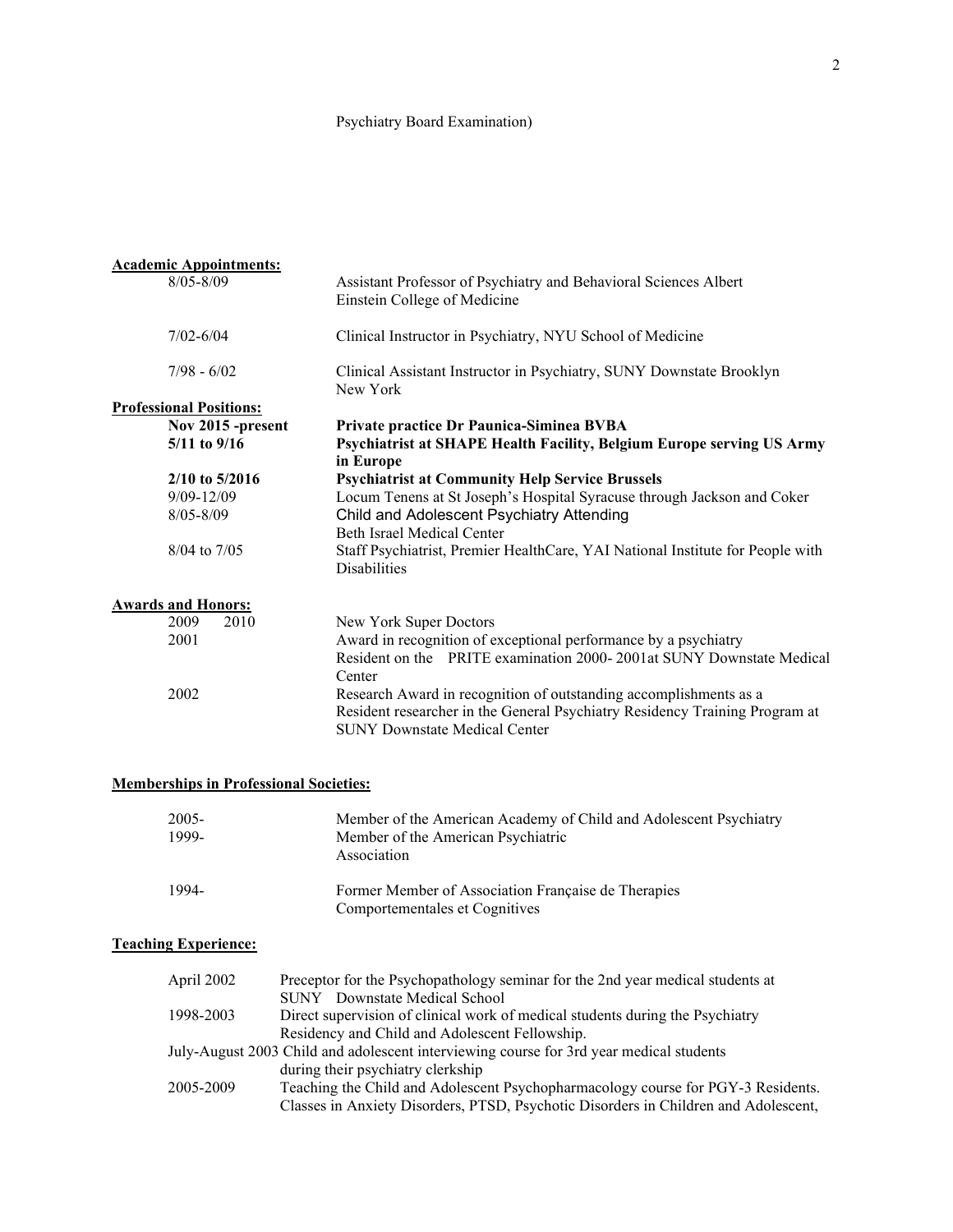|           | Consultation Liaison.                                                               |
|-----------|-------------------------------------------------------------------------------------|
| 2005-2009 | Supervision of PGY-3 residents and Child Psychiatry Fellows                         |
| 2005-2009 | Preceptor for the 4rth year Students from AECOM and St Georges University School of |
|           | Medicine in their Child Psychiatry Elective                                         |

### **Research Presentations and Publications:**

**Biological Aspects of Aggression in Children and Adolescents.** Grand Rounds Presentation of the Division of Child and Adolescent Psychiatry for the Department of Psychiatry March 2007

### **Working With Secrets in Child and Adolescent Psychiatry**

Grand Rounds Presentation for the Department of Psychiatry Beth Israel Medical Center Feb 2006

### **Atypical Anti-psychotics, Benefits, Side Effects and New Concerns**

Anca D Paunica, M.D. Presentation at the 26<sup>th</sup> Annual International Conference YAI/ Premier Healthcare

#### **Book review for the Journal of Child and Adolescent Psychopharmacology:**

STRAIGHT TALK ABOUT YOUR CHILD MENTAL HEALTH; WHAT TO DO WHEN SOMETHING SEEMS WRONG. By Stephen V. Faraone, PhD. 2003 The Guilford Press 390 pages (with resources and index) ISBN: 1-57230-631-9

# **"Neuropsychobiology Effects of the Variable Foraging Demand Paradigm on NonhumanPrimates - Focus on Cortisol in Relationship to Social Hierarchy"**

Anca D Paunica, M.D. PGY 4 psychiatry resident at SUNY Downstate Grand Rounds May 2002

### **Neuropsychobiology of the Variable Foraging Demand Paradigm in Nonhuman Primates** Jeremy D Coplan, MD., Anca D Paunica,MD., and Leonard A. Rosenblum, Ph.D Chapter in Fear and Anxiety: The Benefits of Translational Research ISBN: 1585621498

### **"Schizophrenia: altered spatial representation in action"**

Jean-Marie Rossier, Anne Rossetti, Anca D. Paunica, Andre Manus, Yves Rossetti Poster at the Xth World Congress of Psychiatry, Madrid, Spain , 1996

## **"Discrimination de la réalité, monitoring de la réalité et hallucinations, revue de literature en psychologie experimentale"("Reality Discrimination, Reality Monitoring and Hallucinations, Review of Literature in Experimental Psychology")**

Anca D Paunica Research paper for the obtention of the **University Diploma** "Thérapies Comportamentales et Cognitives" ("Cognitive and Behavior Therapies") Paris, France, June 1996

### **"VIH et SIDA en milieu carcéral - Aspects psychologiques, psychiatriques et environnementaux" ("HIV and AIDS among Prisoners - Psychological, Psychiatric and Environmental Aspects")**

Service Médico-Psychologique Régional de Lille E. Archer, M. Jacquet, C. Adins, R. May, A. Paunica Rapport des rencontres des Services Médico-Psychologiques Régionaux, des Unités pour Malades Difficiles, et des Maisons Centrales, Toulouse, France, June 1993

## **"Aspecte clinice ale lupusului eritematos diseminat la copil" ("Clinical Aspects of Systemic Lupus Erythematosus in Children"),**

Graduation Thesis for the **Medical Doctor Diploma**